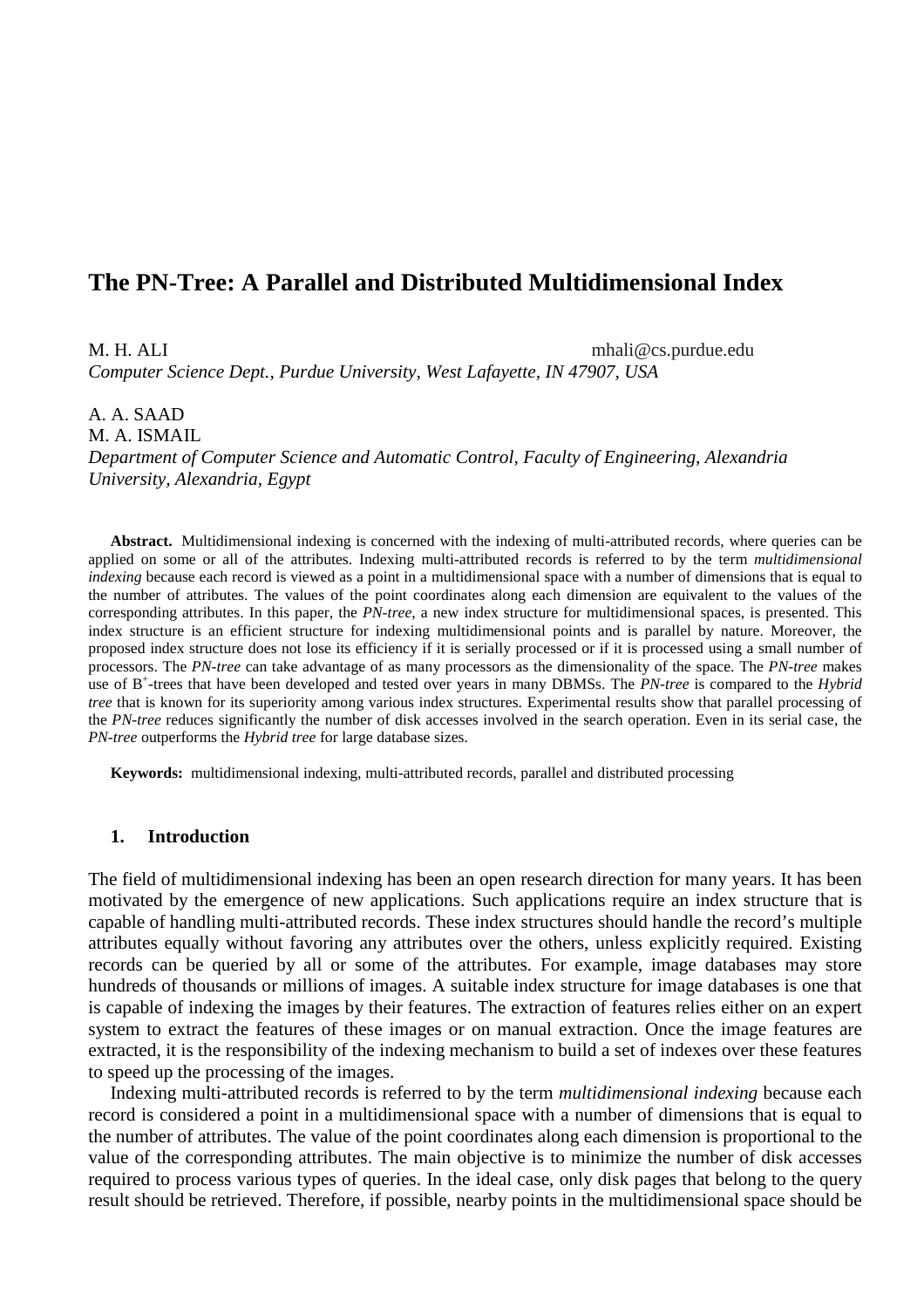stored on the same disk page so that fewer disk accesses are needed to retrieve the query result.

Because of the need for a fast response time, an intuitive approach is to process the indexes in parallel. However, existing index structures are not easy parallelizable. A straightforward parallelization may not improve significantly the performance of existing structures. Moreover, performance improvement saturates as the number of parallel processors increases, which means that parallelism can take advantage of only a small number of parallel processors. In this paper, the *Projected Node* tree or *PN-tree* is presented. *PN-tree* is parallel in nature but can also be executed efficiently using a single processor. This paper is concerned with multidimensional points or zero sized objects. Non-zero sized objects are beyond the scope of this work. The proposed index structure is intended to be suitable for dynamic databases where insertions and deletions are allowed along with the search operation. Various types of queries such as exact queries, range queries and nearest-neighbor queries are applicable to multidimensional spaces. In this paper, we focus on the performance of the range query.

The B-tree and its variations have been widely used to index one-dimensional spaces. Almost every DBMS includes an implementation of the B<sup>+</sup>-tree along with its optimization techniques. Reusing well established technologies gives an added value to newly proposed structures. This paper makes use of the  $B^+$ -tree to index multidimensional spaces. The *PN-tree* is built using multiple  $B^+$ -trees. Hence, the realization of the *PN-tree* in any DBMS is relatively straightforward.

 The remainder of the paper is organized as follows. Section 2 gives a brief description of related work. Section 3 introduces the proposed structure along with its insertion, deletion and splitting algorithms. The proposed structure is subjected to various experiments and the results are both analyzed and presented in Section 4. Comparative studies are presented in Section 5. Section 6 concludes the paper.

#### **2. Related work**

In this section, the basic concepts of multidimensional indexing are presented. A classification of existing multidimensional index structures along with a brief description of various structures is given in Section 2.1. Previous work on parallel multidimensional index structures is presented in Section 2.2. Since we compare the proposed structure with the *Hybrid tree*, more detail about the *Hybrid tree* is given in Section 2.3.

### *2.1. Classification of multidimensional index structures*

Multidimensional index structures can be classified into: (1) structures designed for storing multidimensional points only. These methods are called *Point Access Methods* (PAMs), and (2) structures designed for spatial or non-zero objects. These methods are called *Spatial Access Methods* (SAMs). This classification has been used by many researchers [3, 9, 24, 25]. We describe briefly various multidimensional index structures in the following sections. For a more detailed survey, the reader may refer to [9].

# *2.1.1 Point access methods (PAMs)*

PAMs can be divided further into hierarchical and non-hierarchical structures. The k-d tree [4], which is a main memory structure, is a generalization to the hierarchical binary search tree for multidimensional points. The k-d tree is the basis for several disk based structures such as the local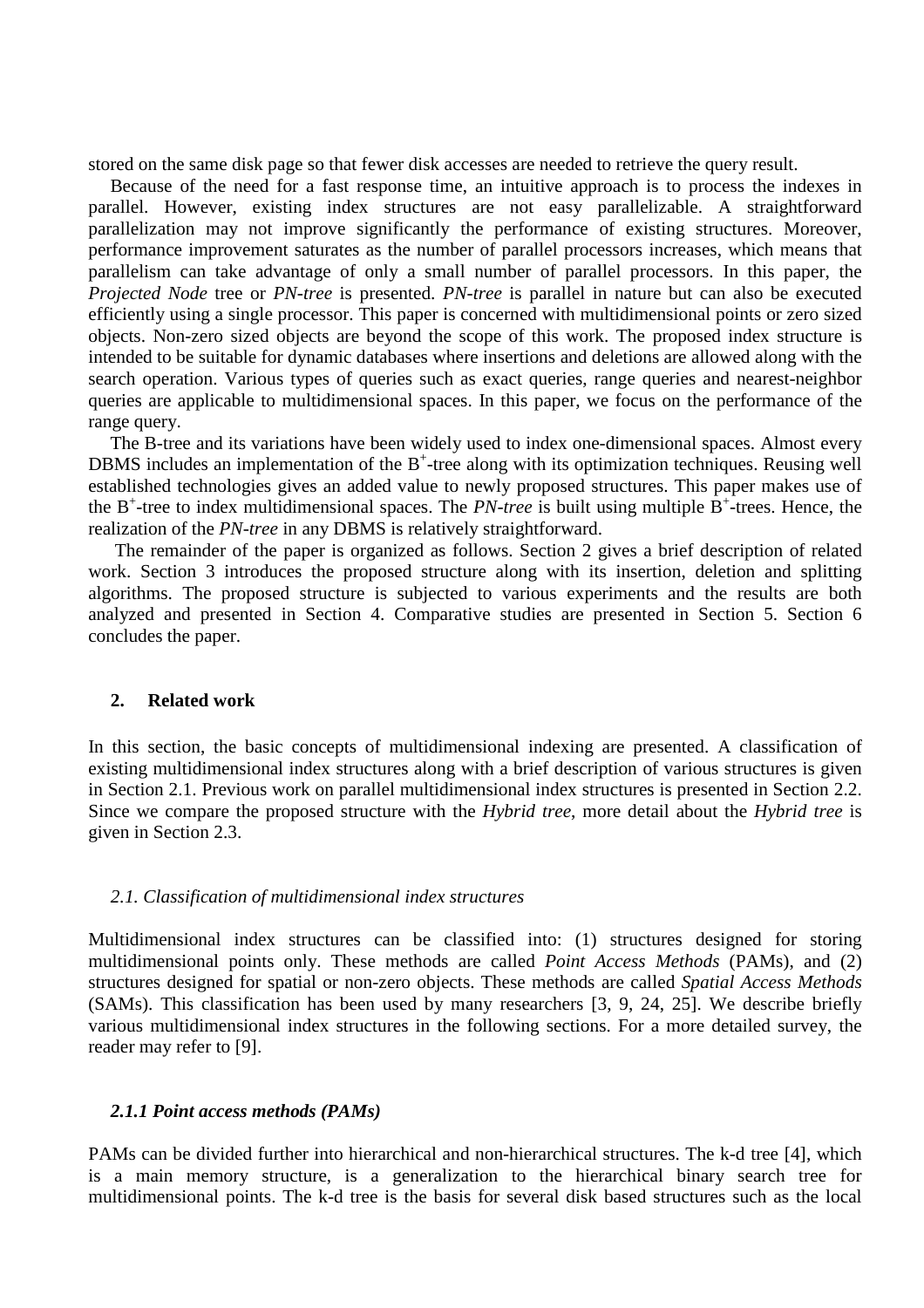split decision (LSD) tree [11], the k-d-b tree [21], and SP-GIST[1]. The hB-tree [19] and the Buddy tree [24] are introduced to avoid the propagation of downward splits in the k-d-b tree.

Non-hierarchical structures, e.g., the Grid files [20], represent records as multidimensional points. The underlying multidimensional space is formed by the cartesian product of the domain keys. Then, the space is divided into a grid, where each grid cell is stored in a disk page. Many variations and enhancements over grid files exist, e.g., the EXCELL method [27], the two-level Grid file [12], the multilayer Grid file [26], the twin Grid file [13], and the BANG (Balanced And Nested Grid) file [8].

### *2.1.2 Spatial access methods (SAMs)*

Major techniques for handling non-point or non zero-sized objects can be categorized into the following classes:

(1) *Object Mapping/Transformation*: This approach maps the bounding rectangles of objects from a k-dimensional space into points in a 2k-dimensional space. Alternatively, the multidimensional space can be linearized using a space-filling curve and is indexed using any basic one-dimensional data structure for point data. This is the case for the UB-tree [2].

 (2) *Object Duplication/Clippin*g: The object clipping method decomposes an object into smaller yet simpler pieces such that each piece is included entirely in one subspace. The object identifier is duplicated in all these subspaces.

(3) *Object Boundin*g: Under this mechanism, the space is partitioned into subspaces such that each object is included entirely in one subspace.

The Quad tree [17, 23] handles point and non-point objects. It handles non-point objects via object clipping or duplication. The R-tree [10] handles point and non-point objects using a rectangular *Minimum Bounding Region* (MBR). These MBRs may overlap. The R<sup>\*</sup>-tree [3] is another variation of the R-tree. The  $R^*$ -tree modifies the insertion and splitting algorithms of the R-tree using various criteria.

The TV-tree [18] uses the least number of attributes possible to discriminate among objects. More attributes are introduced gradually to discriminate among objects. The SS-tree [29] is a variation of the R\*-tree that uses spheres as bounding regions instead of rectangles. Both spheres and rectangles are combined in the SR-tree [16] to define the minimum bounding regions. The X-tree [5] is a variation of the R-tree that postpones node splitting by introducing supernodes that are larger than the usual block size. Node splitting occurs if minimum overlap is guaranteed.

# *2.2. Parallel R-trees*

Kamel and Faloutsos propose a parallel architecture for the R tree [15]. They propose three different approaches to distribute the data among multiple disks to facilitate and speed up parallel data access. The first approach distributes the data points among *d* disks either in a round robin fashion or by partitioning the space into *d* partitions. An independent R-tree is built over each disk. The R-trees operate in parallel to answer the query. The second approach uses one R-tree whose nodes are 'supernodes'. Each supernode consists of *d* pages that are striped over the *d* disks. The third approach, referred to as the MX-R-tree or the multiplexed R-tree [7], is a single R-tree with each node spanning one page. The root is kept in main memory while other nodes are distributed over different disks. Nodes are assigned to disks based on a *proximity* measure. Nodes that are likely to qualify under the same query are separated into different disks. This heuristic increases parallelism as both nodes can be retrieved at the same time. Experimental results show the superiority of the MX-R-tree over the other approaches.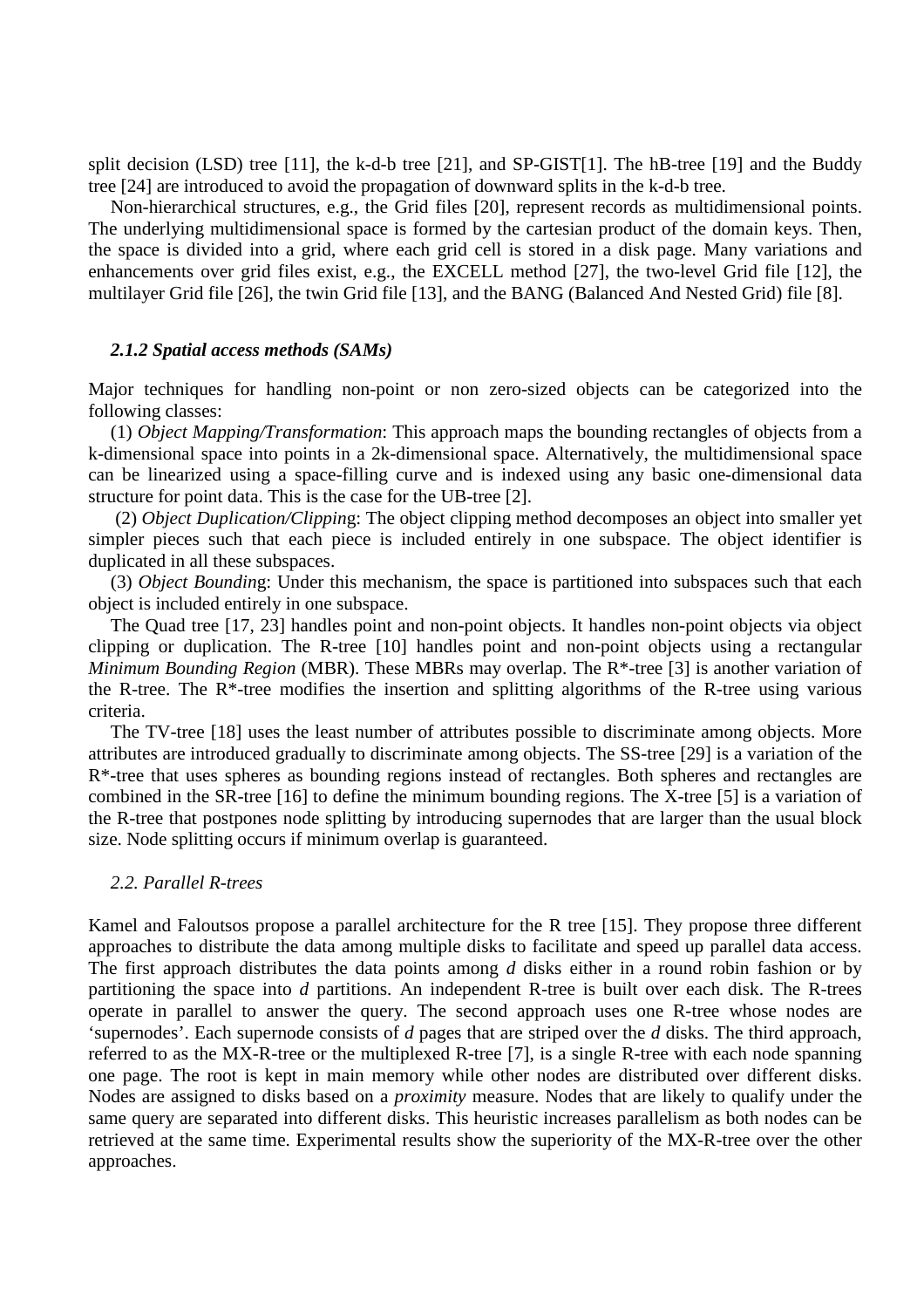### *2.3. The hybrid tree*

In the indexing methods discussed in the previous sections, it is noticed that the space is divided into subspaces. With respect to the way in which the space is divided into subspaces, these indexing methods can be divided into *Bounding Region* (BR)-based and *Space Partitioning* (SP)-based index structures. A BR-based index structure consists of *bounding regions* (BRs) that are arranged in a spatial hierarchy. On the other hand, an SP-based index structure consists of a space that is recursively partitioned into mutually disjoint subspaces.

The *Hybrid tree*, proposed by Chakrabarti and Mehrotra in 1999 [6], combines positive aspects of BR-based data structures and SP-based data structures. The *Hybrid tree* chooses a single dimension to split a node. However, single dimension splits, like those in the k-d-b tree, may necessitate costly cascading splits. The *Hybrid tree* avoids the cascading splits problem by relaxing the above constraint, i.e., the indexed subspaces may overlap. This is similar to the BR-based data structures. The overlap is permitted for the sake of not violating any constraints placed over the storage utilization. The space partitioning in a *Hybrid tree* is represented using a k-d tree. The k-d tree is modified to allow for overlapping splits by storing two split positions: the first split position represents the right (or higher) boundary of the left (or lower side) partition (denoted by lsp or left side partition) while the second split position represents the left boundary of the right partition (denoted by rsp or right side partition). Moreover, the dead space in each node is eliminated by storing few bits that represent the coordinates of the live space. These bits help reduce the overhead of empty nodes.

# **3. The PN-tree**

In this section, we present the *PN-tree*, a new disk-based multidimensional index structure along with its insertion, node splitting, searching, and deletion algorithms. The details of how to parallelize and distribute the *PN-tree* over multiple disks are presented at the end of this section.

# *3.1. The basic idea*

The basic idea behind the *PN-tree* can be summarized as follows (refer to Figure 1 for illustration):

- Points are clustered into multidimensional nodes.
- Each node is projected over each dimension.
- Projections over each dimension are indexed separately using one-dimensional index structures.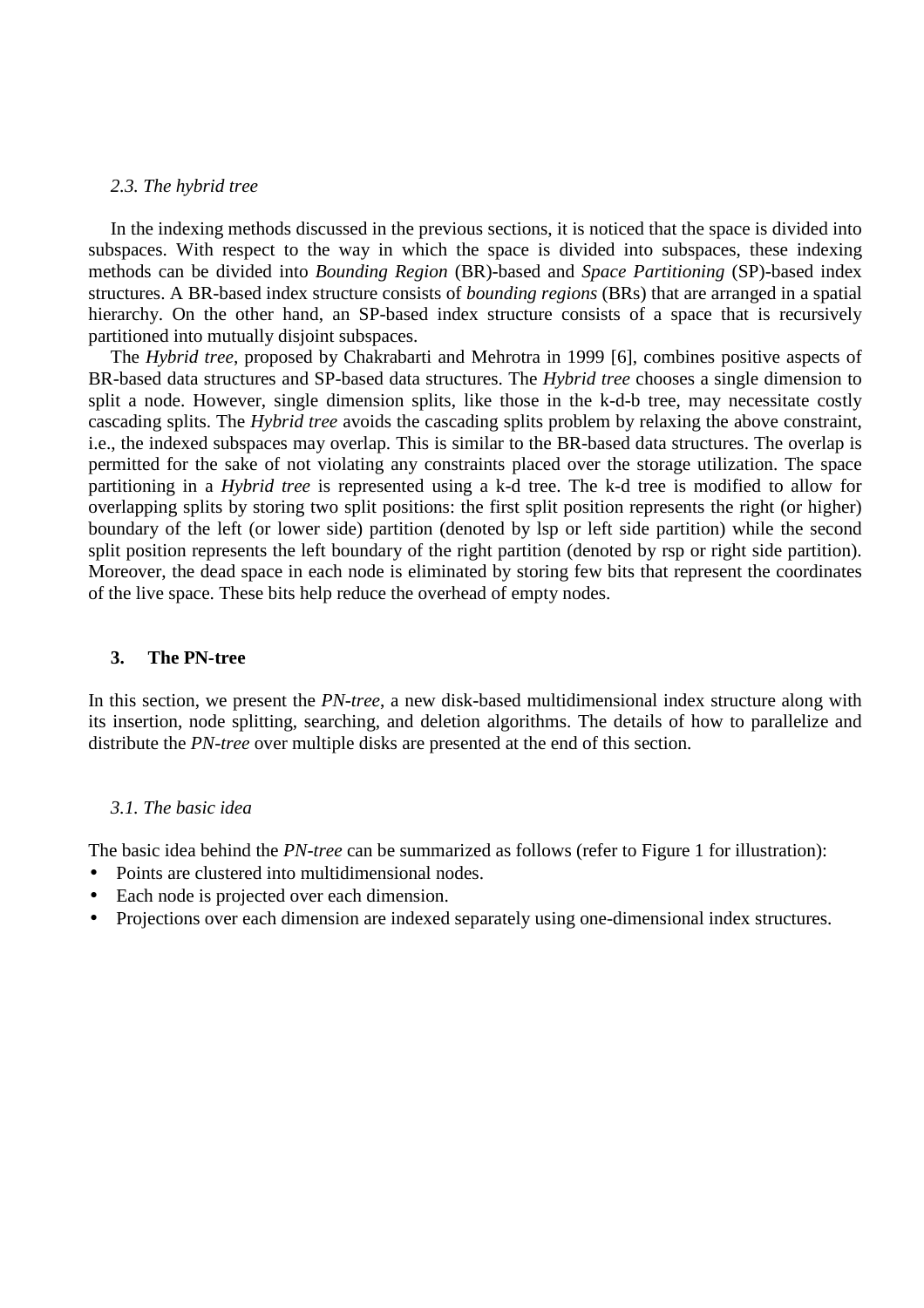

*Figure 1.* Points are clustered into nodes then these nodes are projected over each dimension.

First, points are clustered multidimensionally into multidimensional nodes so as to cluster nearby points in the multidimensional space into the same node and consequently to store them on the same disk page. Clustering speeds the processing of range queries.

Second, we project the nodes over each of the n-dimensions in an attempt to obtain *n* different views of the data space. Then, the nodes that are formed from the previous step are projected over each dimension. As a result, there will be a set of one-dimensional intervals over each dimension representing the node projections.

Finally, projections over each dimension can be considered as a view of the multidimensional space that is suitable for indexing. Using these projections, the original space can be reconstructed to some extent.

## *3.2. The index structure*

We introduce the following three structures that will cooperate together and work in harmony to yield the *PN-tree*:

(1) **A set of buckets.** Each bucket stores one node that contains a set of points. The size of the bucket is equal to a disk page size. Each bucket is identified by its disk block number.

(2) **A set of one-dimensional index structures.** This set of one-dimensional index structures indexes the projections of nodes over different dimensions. These index structures store the line segments that represent node projections. Building these one-dimensional index structures is detailed in Section 3.7.

(3) **A simple multidimensional index structure.** This multidimensional index structure stores the centroids of the nodes. Node centroids are used by the insertion algorithm to select the closest node to the point to be inserted. The overhead involved in the storage of node centroids is not high. This is because the number of cluster nodes is much less than the number of points.

# *3.3. The insertion algorithm*

The insertion algorithm and its associated node splitting algorithm are responsible for clustering nearby points into the same node. Efficient insertion and splitting algorithms eliminate the need for other clustering techniques. The insertion algorithm can be summarized as follows: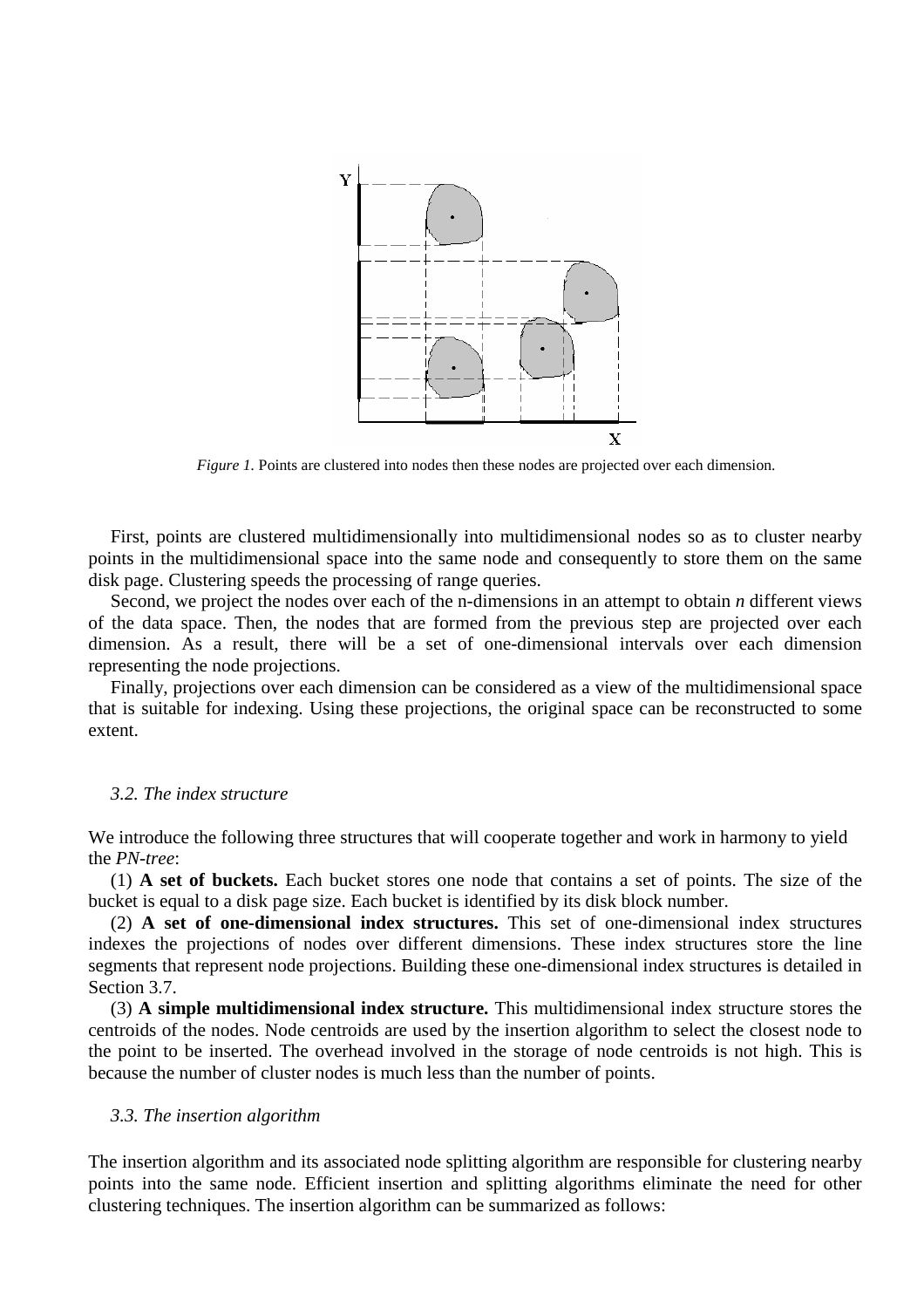- Choose the node whose centroid is closest to the point to be inserted.
- Insert the point into the chosen node.
- If an overflow occurs then split the chosen node.

Once a new point arrives, the algorithm picks the node with the closest centroid to accommodate the incoming point. The multidimensional index structure that stores the node centroids is probed in this step. A nearest-neighbor search is performed over this structure to pick the nearest centroid. The nearest-neighbor search is based on the branch-and-bound technique [22]. The insertion of incoming points into the nodes with the nearest centroids clusters nearby points into the same node.

The pseudo code of the insertion algorithm is given below. We use four functions to handle the multidimensional index structure responsible for storing node centroids. These four functions will be used while describing other algorithms throughout the paper.

*InsertCentroid (NodeId N, Point C).* This function stores the centroid *C* along with its corresponding '*NodeId'* in the multidimensional structure.

*UpdateCentroid (NodeId N, Point OldC, Point NewC).* This function updates the centroid of node *N* from '*OldC'* to '*NewC'*.

*DeleteCentroid (NodeId N, Point C).* This function deletes the centroid *C* of node *N* from the multidimensional structure.

*NodeId GetNearestNeighbor(Point P).* This function returns the node whose centroid is closest to *P*.

We index node projections over each dimension using one-dimensional index structures. We use the following functions to handle interval projections.

*InsertInterval (integer D, NodeId N, real Start, real End).* This function inserts the projection of node *N* over dimension *D.* The projection is specified by the one-dimensional interval with *'Start'* and *'End'* as its start and end points, respectively.

*DeleteInterval (integer D, NodeId N, real Start, real End).* This function deletes the interval of node *N* whose boundaries are '*Start'* and '*End' from* the one-dimensional index structure built over dimension number '*D'.*

*UpdateInterval (integer D, NodeId N, real OldStart, real OldEnd, real NewStart, real NewEnd).*  This function updates the projections of node *N* from '*OldStart'* and '*OldEnd'* to '*NewStart'* and *'NewEnd'*, respectively, in the one-dimensional index structure built over dimension number '*D'.*

List GetPartialResult(integer D, real Start, real End). This function returns a list of all nodes whose projection over dimension number *'D'* intersects the search range projection over the same dimension.

# **Algorithm 1: Insertion**

Given a point P, it is required to insert P in the structure. Step1: N=GetNearestNeighbor(P), [Get the node whose centroid is closest to P] if the structure is empty, create a new node N Step2: insert P into N Step3: if an overflow occurs then invoke **Split** to split N into N1 and N2 DeleteCentroid (N*,* N.Centroid*).* InsertCentroid (N1*,* Centroid(N1))*.* InsertCentroid (N2*,* Centroid(N2))*.* stop Step4: UpdateCentroid (N, N.Centroid, Centroid(N)) [Updates centroid of node N after insertion] Step5: for i=1to NumberOfDimensions begin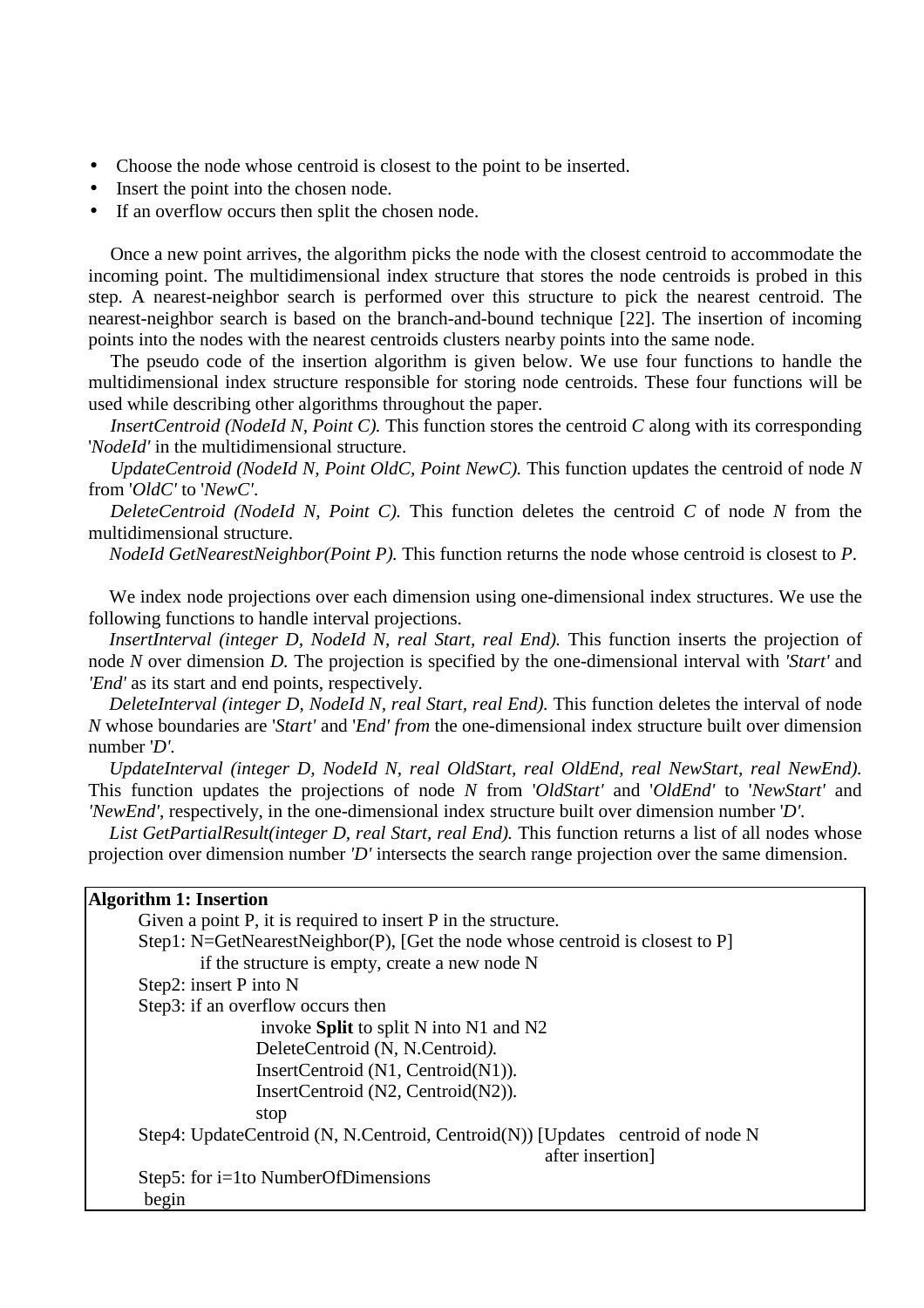if  $P_i$ <N.min<sub>i</sub> then UpdateInterval(i, N, N.min<sub>i</sub>, N.max<sub>i</sub>, P<sub>i</sub>, N.max<sub>i</sub>) if  $P_i$ >N.max<sub>i</sub> then UpdateInterval(i, N, N.min<sub>i</sub>, N.max<sub>i</sub>, N.min<sub>i</sub>, P<sub>i</sub>)

end

**End** 

Notes:

N.min<sub>i</sub> denotes the lower bound of node N along the i<sup>th</sup> dimension.

N.max<sub>i</sub> denotes the upper bound of node N along the i<sup>th</sup> dimension.

N.Centroid denotes the old centroid of node N before it is updated.

Centroid(N) this function computes the new centroid of node N.

# *3.4. The node-splitting algorithm*

The splitting algorithms of multidimensional index structures have evolved over time. Once a node overflows, it is split into two new nodes. Various criteria have been used to split overflowing nodes. For example, the R-tree  $[10]$  minimizes the area of bounding rectangles. The R<sup>\*</sup>-tree  $[3]$  takes into account the minimization of the area of each rectangle, the overlap among rectangles, the margin of each rectangle and the storage utilization constraints. Both the SS-tree [29] and the SR-tree [16] try to minimize the variance among points in each node.

The node-splitting algorithm used by the *Hybrid tree* [6], which is also used in the *PN-tree*, can be summarized as follows:

- Choose the split dimension (the dimension with the largest extent).
- Choose the split position:
	- Select the split position at the middle of the node.

- If storage utilization is violated, shift the split position in the proper direction to satisfy utilization requirements.

Notice that the following two decisions have to be made when splitting a node: First, which dimension to split along. Second, where to split along the chosen dimension. It was proved by Chakrabarti and Mehrotra that choosing the dimension with the largest extent as the split dimension minimizes the increase in the *Expected Disk Access* (EDA). Also, the split position should be chosen at the middle of the node. The proof is stated in [6]. Storage utilization requirements may be violated if we split at the middle of the node. In this case, we try to make the split as close to the middle of the node as possible provided that utilization constraints are satisfied. In few situations, the utilization constraints may not be satisfied, e.g., if a group of points stand in a straight line that coincides with the split position. Adding this group to either partition causes the other partition to be underutilized. These situations are rare in practice and cause no problem if we allow few nodes to remain underutilized. Minimization of the *EDA* keeps nearby points clustered after node splitting. This means that the nodesplitting algorithm works side by side with the insertion algorithm to preserve the clustering of points.

# *3.5. The search algorithm*

In this section, the search algorithm is presented for range queries. The range queries are in the form of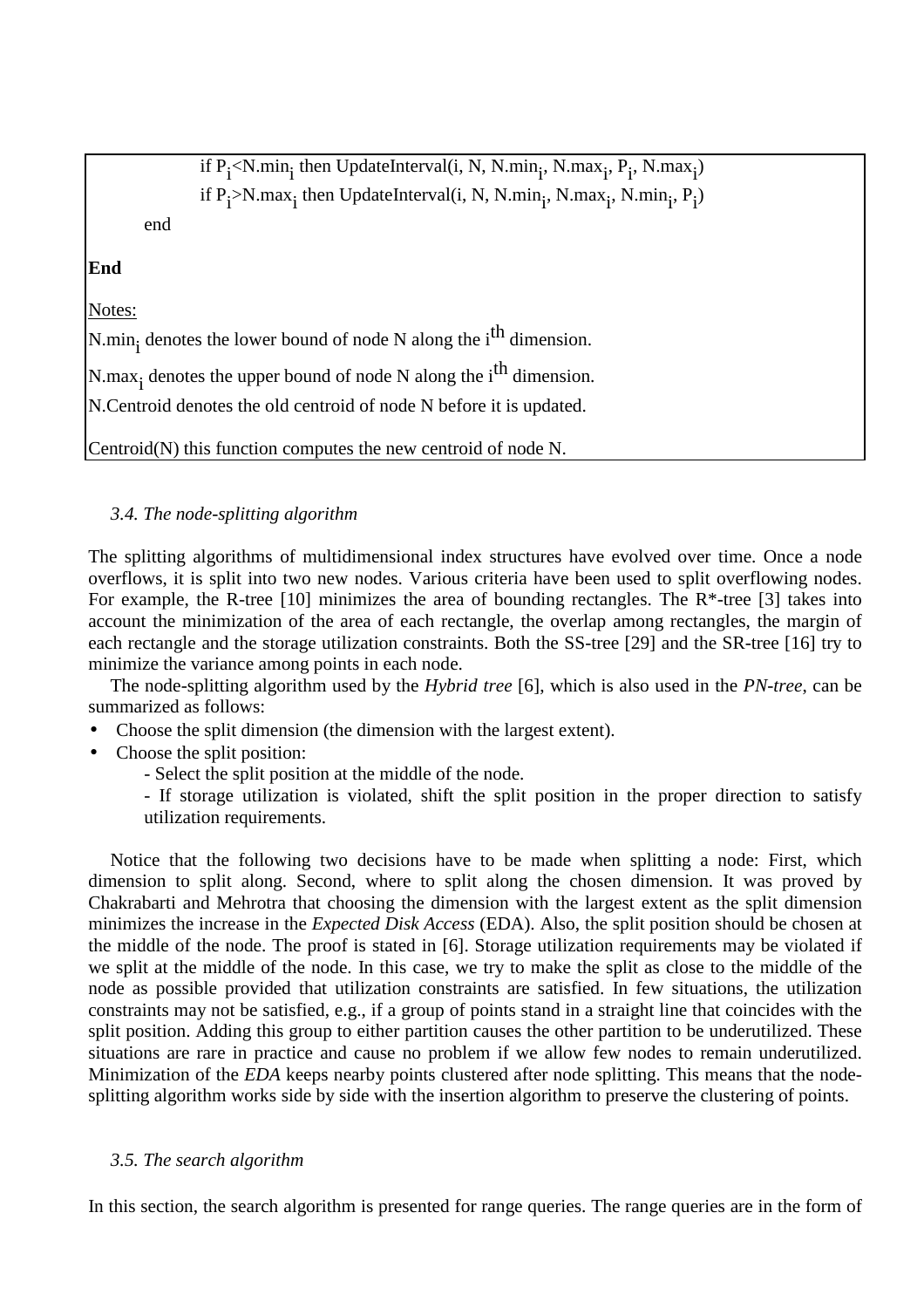a query point and a distance *d*. It is required to find all points within distance *d* from the query point. The search algorithm is summarized as follows (refer to Figure 2 for illustration):

- Project the search range over each dimension.
- For each dimension *i*, include the nodes whose projections intersect the search range projection in a partial result set Ri.
- Intersect the partial result sets  $R_1$ ,  $R_2$ , ...,  $R_k$  to yield the result set  $R$ , where  $k$  is the dimensionality.
- Retrieve member nodes of R from disk.

 As described above, the search range is projected over all dimensions. A node belongs to the search range if its projections over all dimensions intersect the range query projections over the same dimensions. The search algorithm is described in detail in Algorithm 2.



*Figure 2.* The search operation.

One problem exists and is illustrated in Figure 3. This problem is referred to as the *false alarm* problem. The projections of a node over all dimensions may intersect the projections of the query range. However, the node itself does not intersect the query range and the corresponding disk page records do not belong to the query result. A large number of false alarms degrade the performance. Fortunately, these false alarms are not frequent under usual conditions. False alarms are considered a key factor in analyzing the performance of the structure as we describe in the performance evaluation section.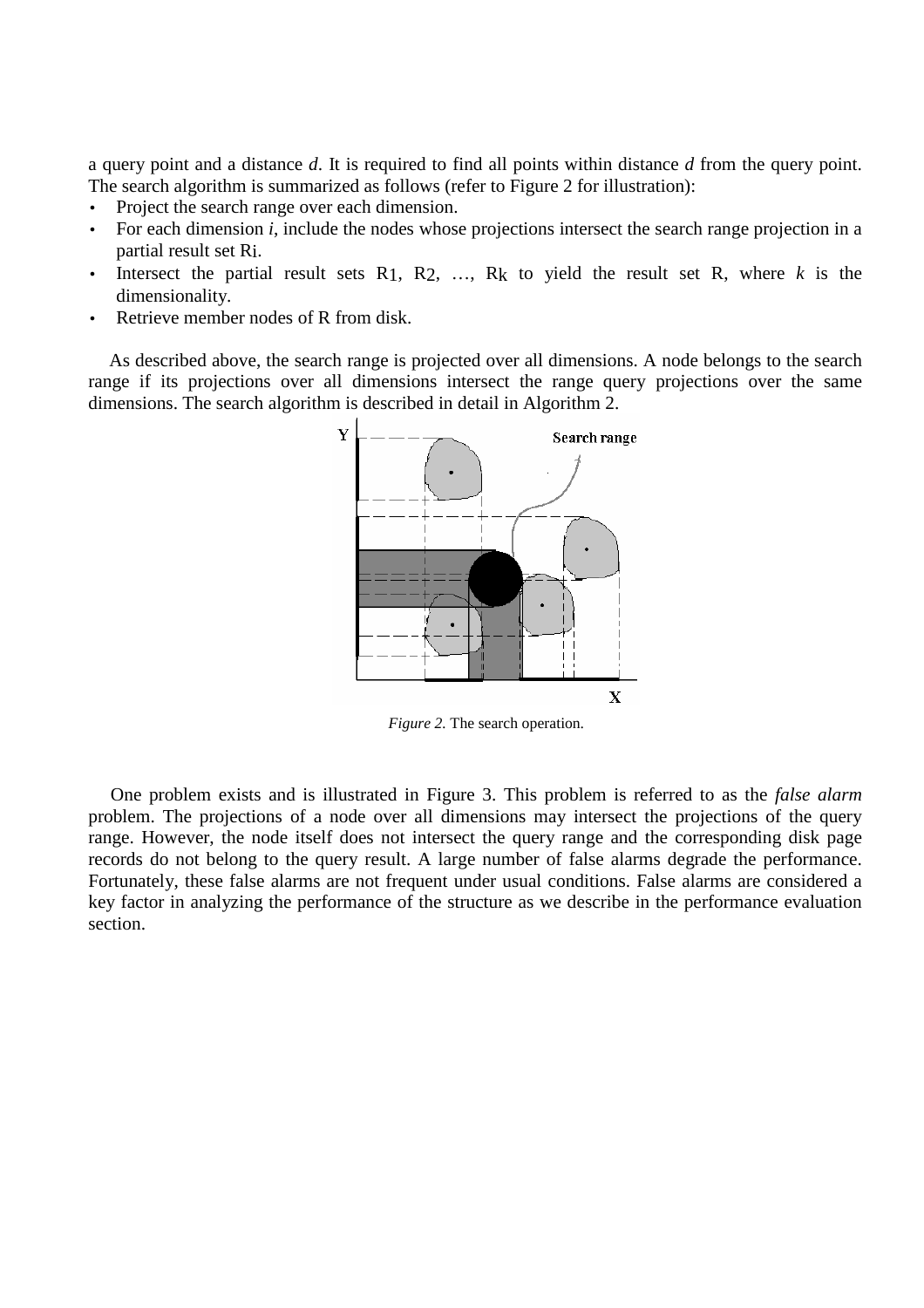

*Figure 3.* The false alarm problem.

# **Algorithm 2: RangeQuerySearch**  Given a query point QP and a search range radius R. It is required to retrieve all points that belong to the specified search range Step1: [get partial results from each dimension] for i=1 to NoOfDimensions  $List_i = GetPartialResult(i, QP_i - R, QP_i + R)$  Step2: [Intersect partial result sets] d=NoOfDimensions while d>1 do begin for  $i=1$  to (d div 2) List<sub>i</sub>= Intersect(List<sub>i</sub>,List<sub>i+(d+1)</sub> div 2<sup>)</sup>  $d= (d+1)$  div 2 end Step3: retrieve nodes in List $_1$  from disk **End**

# *3.6. The deletion algorithm*

The deletion algorithm is straightforward and is summarized in the following steps:

- Search for the point to be deleted
- If not found then error

else

- Remove the point from the enclosing node
- Adjust the node centroid
- Adjust node projections if necessary
- If the node underflows, then remove the whole node and reinsert its orphaned points

 Notice that a node underflows if it contains less than a specified percentage of its full capacity. Experimental results of [3, 29] show that setting this percentage to 40% gives the best results. This means that a minimum utilization of 40% is guaranteed. However, a node containing 40% of its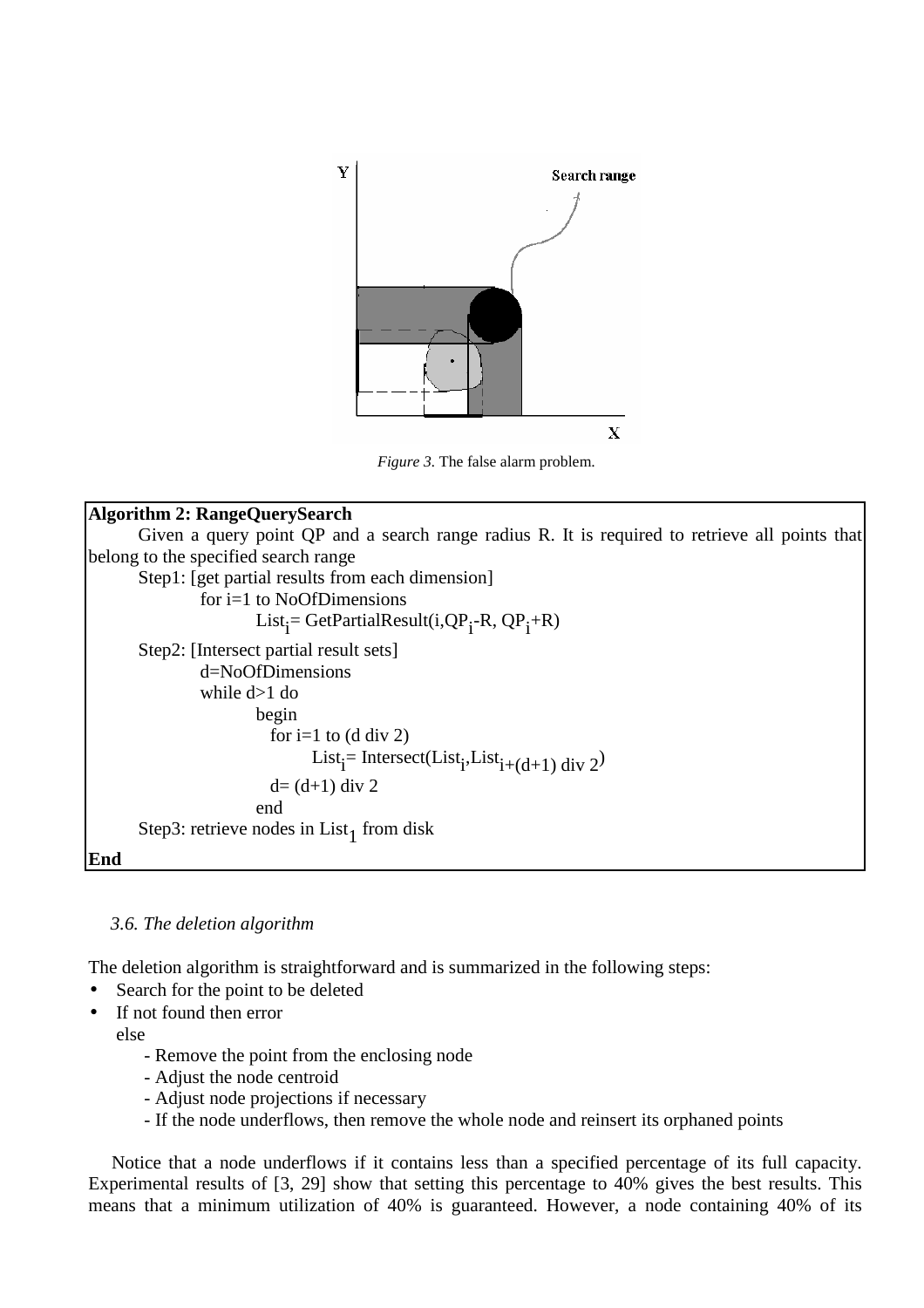maximum capacity is rare. Node utilization is usually much higher using real data sets. In the *PN-tree*, the typical storage utilization is around 75%. The algorithm is described in detail in Algorithms 3 and 4.

| <b>Algorithm 3: Deletion</b>                                                                                                                                          |
|-----------------------------------------------------------------------------------------------------------------------------------------------------------------------|
| Given a point P, it is required to delete this point from the structure                                                                                               |
| Step1: $N = Search(P)$ [get the node N containing P]                                                                                                                  |
| Step2: remove P from N                                                                                                                                                |
| Step3: if N.NoOfPoints <m <math="" invoke="" then="">RemoveNode(N) (Algorithm 4) and stop</m>                                                                         |
| Step4: UpdateCentroid(N, N.Centroid, Centroid(N)) [update the centroid of node N]                                                                                     |
| Step5: [Update the projections of N over all dimensions]                                                                                                              |
| for i=1 to NoOfDimensions                                                                                                                                             |
| if $P_i = N.min_i$ then                                                                                                                                               |
| begin                                                                                                                                                                 |
| Calculate LB, the new lower bound of N along the $ith$ dimension<br>UpdateInterval(i, N, N.min <sub>i</sub> , N.max <sub>i</sub> , LB, N.max <sub>i</sub> )           |
| end                                                                                                                                                                   |
| else $P_i = N.max_i$ then                                                                                                                                             |
| begin                                                                                                                                                                 |
| Calculate UB, the new upper bound of N along the i <sup>th</sup> dimension<br>UpdateInterval(i, N, N.min <sub>j</sub> , N.max <sub>j</sub> , N.min <sub>j</sub> , UB) |
| end                                                                                                                                                                   |
| End                                                                                                                                                                   |
| <b>Algorithm 4: RemoveNode</b>                                                                                                                                        |
| Given an underflowing node N, it is required to remove N from the structure. The remaining                                                                            |
| points are reinserted                                                                                                                                                 |
| Step1: DeleteCentroid (N, N.Centroid) [delete the centroid of node N]                                                                                                 |
| Step2: [remove the projections of node N over all dimensions]                                                                                                         |
| Step3: for $i=1$ to NoOfDimensions                                                                                                                                    |
| DeleteInterval $(i, N, N.min_i, N.max_i)$                                                                                                                             |
| Step4: [reinsert orphaned points]                                                                                                                                     |
| for $i=1$ to N.NoOfPoint                                                                                                                                              |
| Insert(N[i])                                                                                                                                                          |
| End                                                                                                                                                                   |

 Modifying the coordinates of a point, say *P*, is performed by deleting *P* then reinserting it after being modified. This algorithm allows the structure to reorganize and redistribute the modified points into nodes.

# *3.7. Building one-dimensional indexes*

The *PN-tree* uses one-dimensional indexes to store the projections of each node over the various dimensions. Any one-dimensional index structure that is already developed and tested can be used to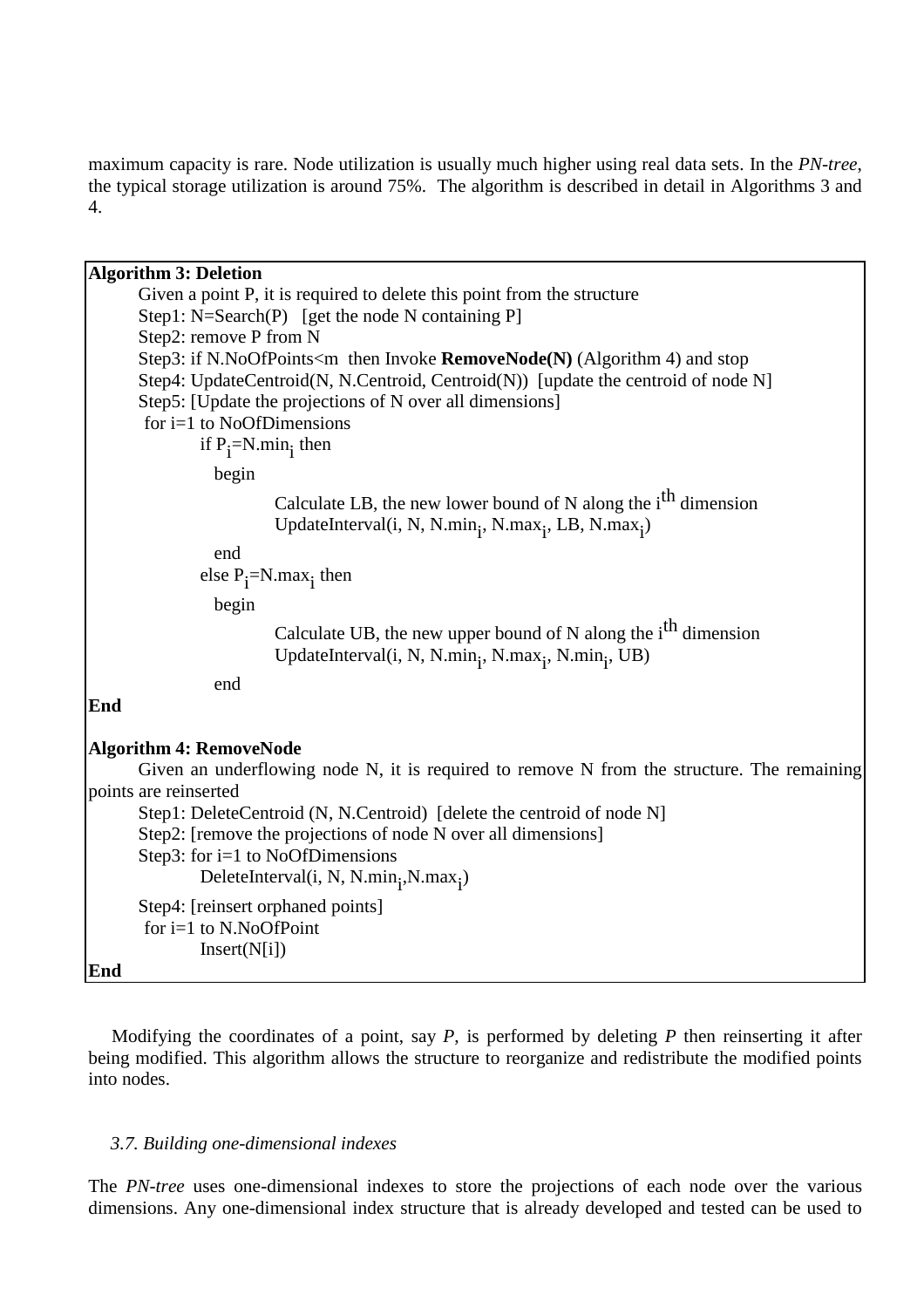accomplish this task. Simply, the required one-dimensional index structure should support the indexing of rectilinear line segments, i.e. segments that are parallel to the x-axis. Various techniques have been

proposed in the literature to index line segments  $[14, 23]$ . In this section, the  $B^+$ -tree is proposed and is incorporated in our structure. The  $B^+$ -tree is chosen because it is a well developed technology that has come to a level of robustness and maturity over the years. The choice of the  $B^{\dagger}$ -tree makes it relatively easy to incorporate the *PN-tree* into commercial DBMSs.

The projections of data nodes over various dimensions are stored so that they can be used in the processing of queries. The nodes whose projections intersect the search range projections over all dimensions should be retrieved. From Figure 4, for two line segments not to intersect, the following condition must hold:  $E_1 < S_2$  or  $E_2 < S_1$ , where  $S_1$  and  $S_2$  are the start points of the two line segments and  $E_1$  and  $E_2$  are the end points of the two line segments, respectively. This condition can be stated as follows: "for two line segments not to intersect, the first line segment must end before the second line segment begins or the second line segment must end before the first line segment begins."

We propose to build two  $B^+$ -trees over each dimension: One  $B^+$ -tree for the start values of the projection intervals and the other  $B^+$ -tree for the end values. The  $B^+$ -tree consists of two parts: the index part and the sequence set. The index part is used to speed up the search process while the sequence set is used for sequential processing of the stored data.

The  $B^+$ -tree that stores the start values of the intervals is searched for the first value that is greater than the end value of the search range projection. Then, the sequence set is traced to exclude all the intervals that follow. Analogous steps are performed on the other  $B^+$ -tree that stores the end values of the intervals. The first value that is less than the start value of the search range projection is reached. It is noted here that the  $B^+$ -tree that stores the start values of the intervals has a sequence set that is sorted in an ascending order. On the other hand, the  $B^+$ -tree that stores the end values of the intervals has a sequence set that is sorted in a descending order. By following the two  $B^+$ -trees, the intervals that begin after the end of the search range projection and those that end before the search range interval starts are removed. The remaining intervals are those that intersect the search range projection.



*Figure 4.* The condition for two line segments not to intersect.

# *3.8. Parallelizing the proposed structure*

One of the major advantages of the proposed *PN-tree* is that it is parallel by nature. It consists of a set of one-dimensional indexes built over the various dimensions. Each dimension is indexed separately using its own one-dimensional structure. Thus, the processing of the *PN-tree* can be distributed among many processors. Each processor deals with one of the dimensions. This means that the *PN-tree* can take advantage of as many processors as the dimensionality of the space. This does not mean that it is an obligation to use as many processors as the dimensionality. For example, if there are n-dimensions and n/2 processors, then each processor will be responsible for indexing two dimensions.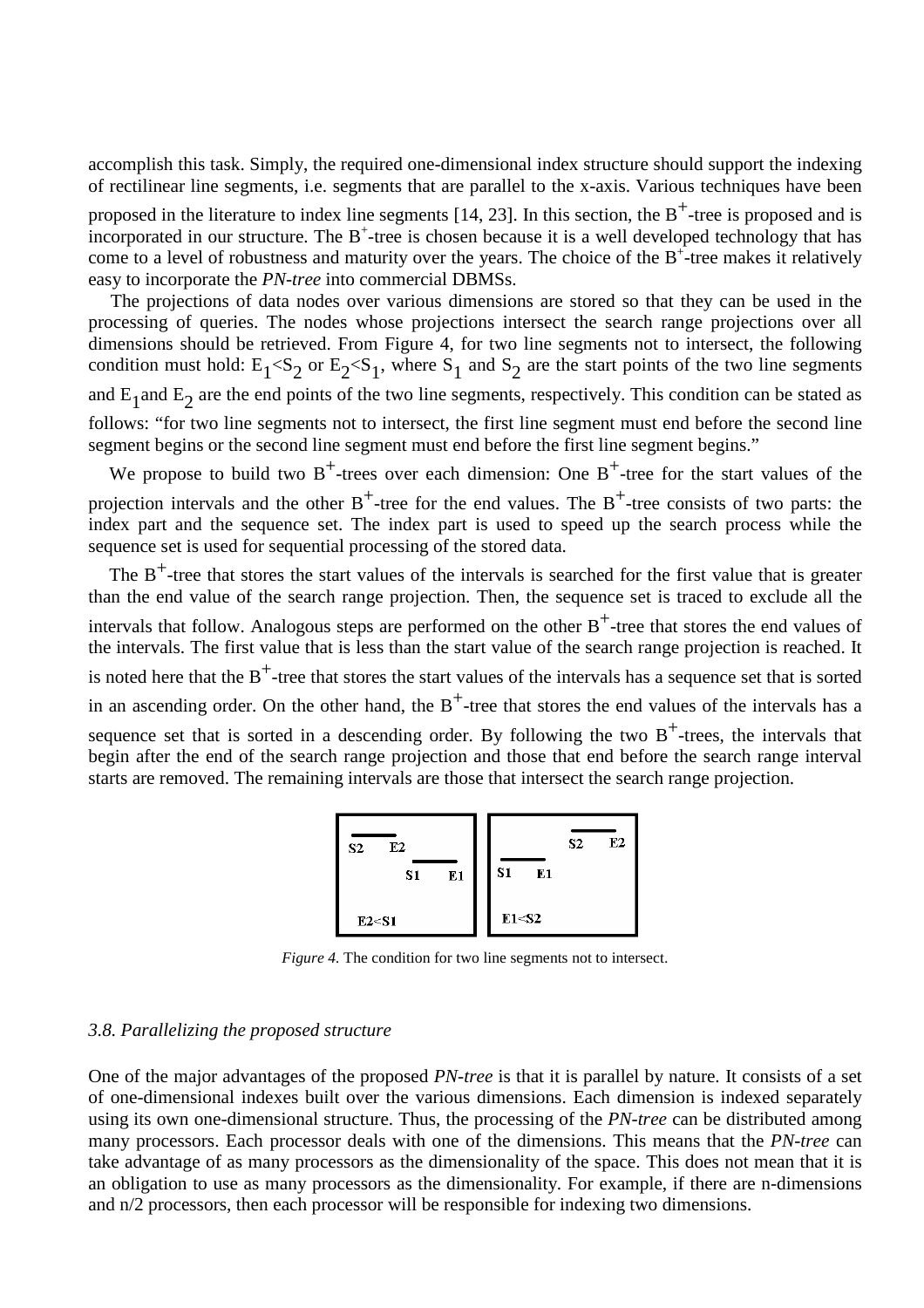The indexing process can be enhanced and parallelism can be increased if the records that belong to the query result are retrieved in parallel. This can be achieved if the data is declustered over multiple disks. The problem of distributing the data over multiple disks is discussed in the next subsection.

# *3.9. Declustering the index over multiple disks*

The declustering method used here, termed the *proximity index (PI)*, was first suggested by Faloutsos and Kamel in the context of the MX-R-tree [7]. The *Proximity Index* ('PI') assigns the new nodes resulting from the splitting of an overflowing node to the disk with the 'least similar' nodes (i.e., least likely to qualify in the same range query). The formulas to compute the proximity index of a node  $N_0$ to a disk that contains a set of rectangles  $N_1$ , ....,  $N_k$  is based on the *proximity measure*: This measure compares two rectangles and assesses the probability that they will be retrieved by the same query. The *proximity index* of a new node  $N_0$  and a disk D (that contains the sibling nodes  $N_1$ , .......,  $N_k$ ) is the proximity of the most 'proximal' node to  $N_0$ .

### **4. Experimental Results**

In Section 4.1, various comparison parameters that affect the performance of multidimensional structures are stated. Then, the effect of each parameter is tested and is detailed in the subsequent sections. Data sets are synthetically composed in a multidimensional space such that the point coordinate values over each dimension range from zero to one. The points' coordinate values are approximated to six decimal digits. The setting of each experiment is detailed in its own section.

# *4.1. Comparison parameters*

The basic parameters that are involved in shaping the performance curves are summarized as follows:

1- The page size. The size of the disk page affects the performance of index structures. This effect is detailed in Section 4.2. As the page size increases, more points can be saved in the same disk page. This reduces the number of nodes or equivalently the number of disk pages. As a result, the height of the tree for hierarchical structures is reduced. This decrease in tree height reduces the number of disk accesses. However, in the *PN-tree*, other factors play an important role in increasing or decreasing the disk access.

2- The dimensionality. The number of dimensions in the space is an important factor when evaluating the performance of index structures. Many index structures do not perform well as the dimensionality increases. The performance of our structure under the variation in dimensionalities is described in Section 4.3.

3- The number of processors. The number of processors cooperating to index the data is a factor that affects the performance. This issue is addressed in Section 4.4.

4- The number of inserted points. Finally, the performance of the *PN-tree* is tested under various numbers of inserted points. This performance study is described in Section 4.5.

All tests are run on a Pentium II, 233 MHz, IBM machine with 64 MB RAM. All programs are written in C<sub>++</sub> and run under Red Hat Linux Release 6.2.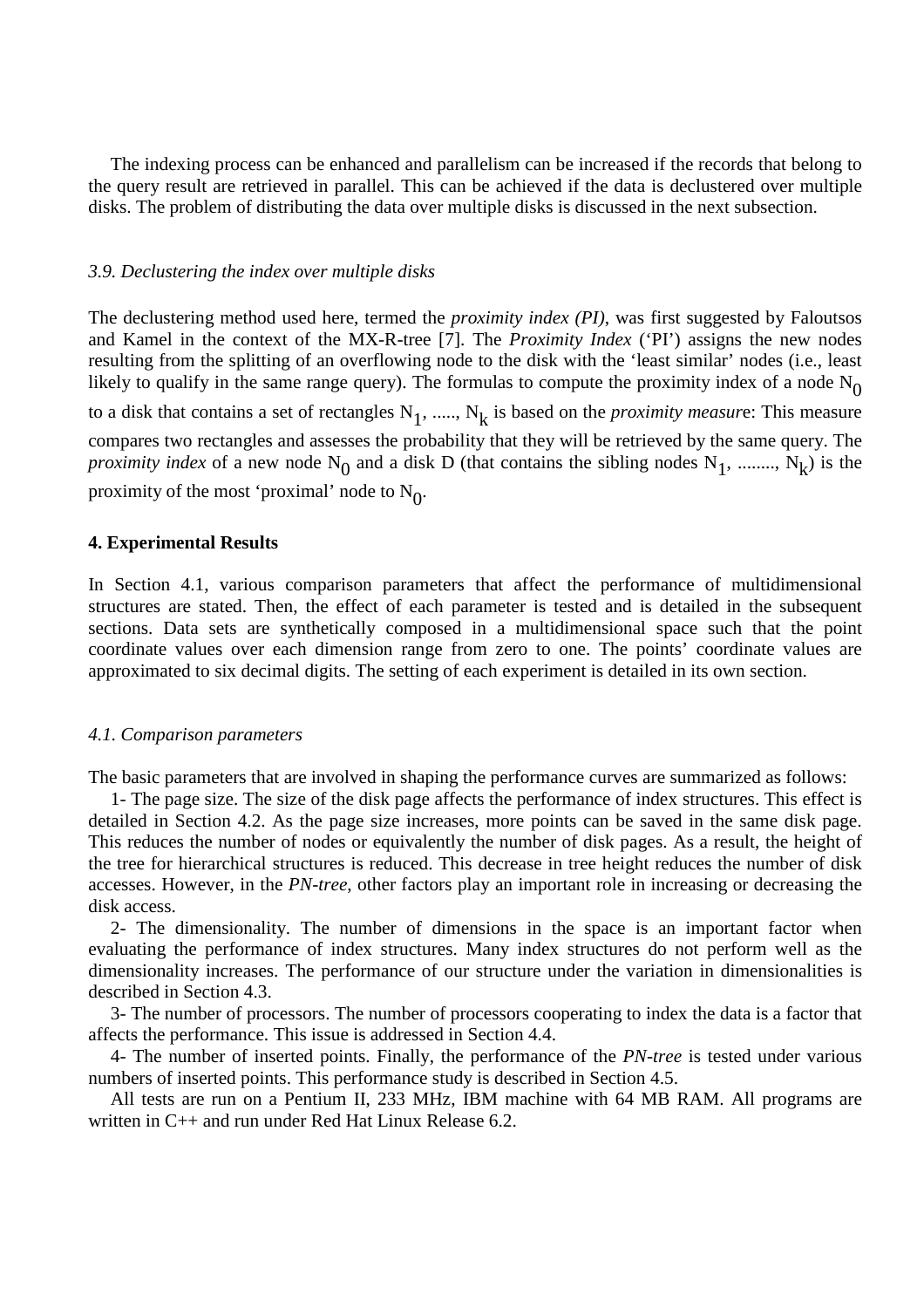# *4.2. The effect of the page size*

A simulation experiment over 100,000 uniformly distributed points in a 16-dimensional space is carried out. The size of the disk page is varied and the performance of the *PN-tree* is evaluated under various page sizes. The experiment is conducted for both the serial and the parallel cases of the *PNtree*. The experiment is carried out for both a 5% and a 10% search ranges, i.e., a search range with a radius that is equal to either 5% or 10% of the whole space. The results are illustrated in Figures 5 and 6 for the serial and parallel cases, respectively.

The effect of the disk page is controlled by two factors. First, as the size of the disk page increases, nodes with larger sizes are obtained. The overlap among such nodes increases specially for higher dimensionalities. Such overlap deteriorates the performance. Second, as the size of the disk page decreases, a large number of nodes are obtained. Such a large number of nodes require onedimensional indexes with many tree levels. The increase in tree height results in an increase in the number of disk accesses.

The effect of these two factors is depicted in Figures 5 and 6. Figure 5 illustrates the performance of the serial case whereas Figure 6 illustrates the parallel case where maximum parallelism is assumed, i.e., the number of processors is equal to the number of dimensions. Notice that as the size of the disk page decreases, the performance improves. This trend continues till a page size of 1KB is reached. For disk pages smaller than 1KB, a large number of nodes emerges, and hence the one-dimensional index structures increase in height and the performance deteriorates.

A page size of 1KB is considered the best choice for the *PN-tree*. This is why the experiments shown in Figures 5 and 6 are repeated with a focus into the interval between zero and two KB disk pages. The results are illustrated in Figures 7 and 8.



*Figure 5.* The effect of the page size (the serial case).



*Figure 6.* The effect of the page size (the parallel case).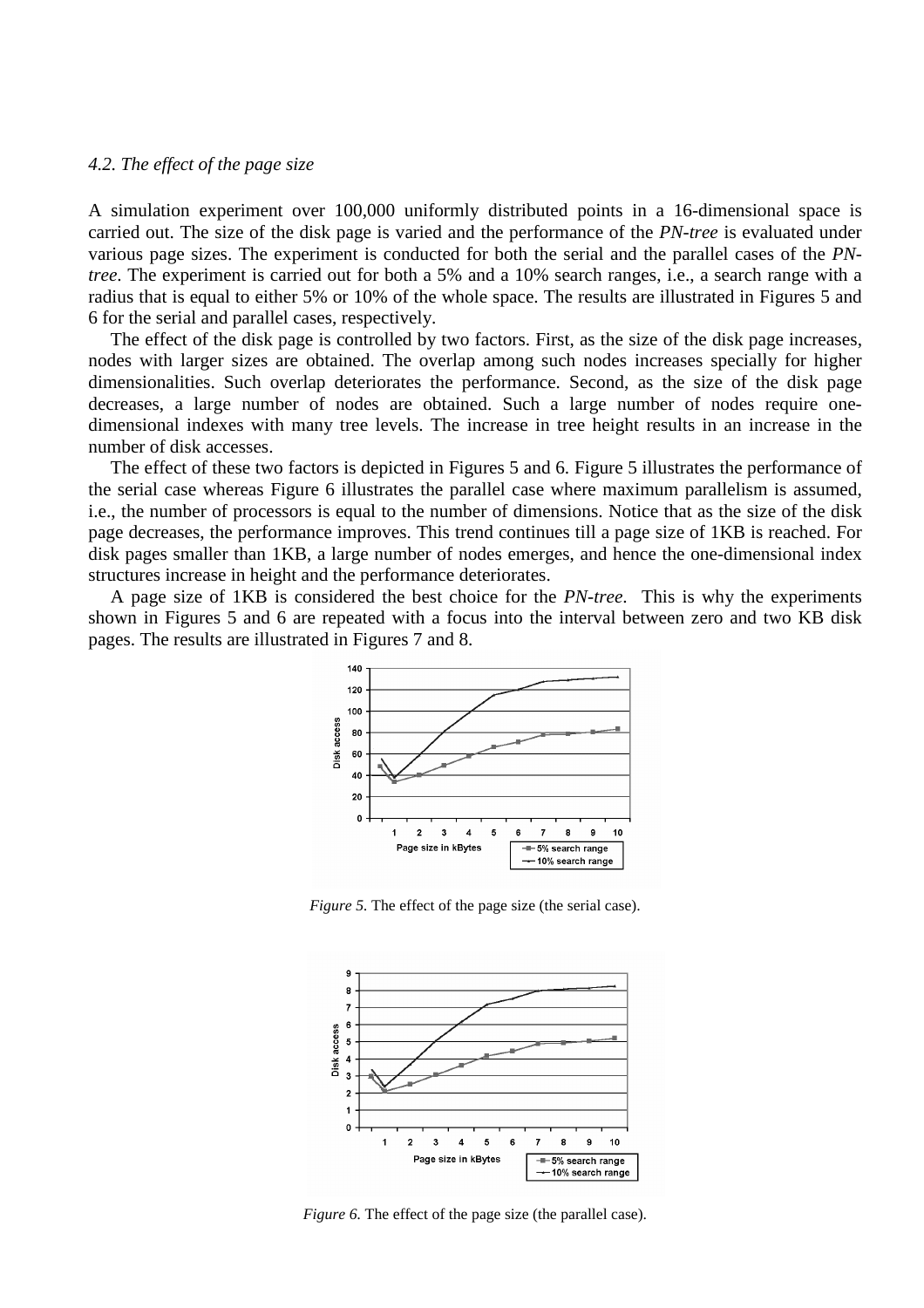

*Figure 7.* The effect of a page size zoomed around 1KB (the serial case).



*Figure 8.* The effect of a page size zoomed around 1KB (the parallel case).

### *4.3. The effect of dimensionality*

The performance of many index structures deteriorates as the dimensionality increases. This phenomenon is known as the *dimensionality curse* [28]. This happens because the overlap among nodes increases in higher dimensionalities. This increased overlap affects adversely the performance of multidimensional structures. For hierarchical structures, many search paths will be active at the same time. This is because, most likely, the search range intersects many overlapping parent nodes.

In the *PN-tree*, the performance behavior with the dimensionality is completely different. Before discussing the performance of both the serial and the parallel cases of the *PN-tree*, it is important to note that the performance is affected by two factors: (1) the disk accesses involved in processing the one-dimensional index structures built over each dimension (2) the disk accesses involved in retrieving from disk the records that result from the intersection of partial result sets over the various dimensions.

The second factor is divided subsequently into the disk accesses involved in retrieving records that belong to the query result, and the disk accesses involved in false alarms. A disk page that is retrieved from disk and that contains no points that belong to the query result is considered a false alarm.

False alarms occur because the projections of a node over all indexed dimensions may intersect the projections of the search range over the same dimensions, while the node itself does not intersect the query range. Refer to Figure 3 for illustration.

The overhead involved in processing the one-dimensional index structures built over each dimension increases as the dimensionality increases. However, the number of disk accesses involved in false alarms decreases with the increase in the dimensionality. This can be explained by considering each new dimension as if it were a new piece of information about the multidimensional space. For each new dimension, a new index is built over this dimension and more information is stored about the space. This increased amount of information results in a reduced number of disk accesses involved in false alarms.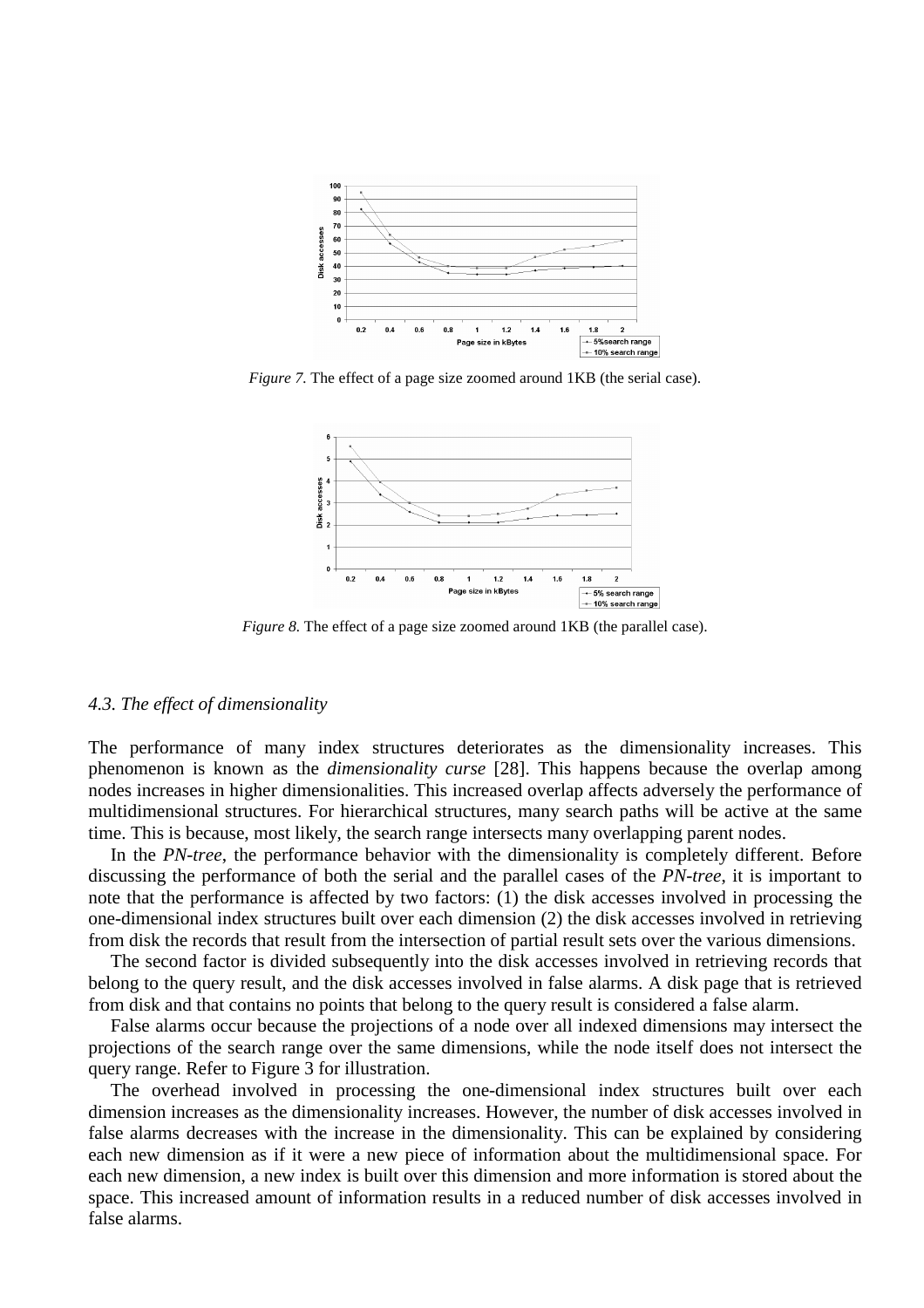Figure 9 illustrates the performance of our structure in both the serial and the parallel cases for range queries with a radius equal to 5% of the whole space. Figure 10 gives the performance for range queries with a radius equal to 10% of the whole space. The test is performed over 100,000 uniformly distributed points with various dimensionalities. In the parallel case, the number of processors is equal to the dimensionality of the space.

Notice that, for the serial case, the performance improves as the dimensionality increases. This performance improvement saturates as the increase in the dimensionality continues. From Figures 9 and 10, the performance of range queries with 10% radius saturates slower than that of queries with 5% radius. This is because as the search range increases, more false alarms occur.

For the parallel case, the performance is stable with the dimensionality. This is because the increase in the number of disk accesses involved in processing the one-dimensional indexes is circumvented by increasing the number of processors. From the previous analysis, we conclude that the proposed *PNtree* does not lose its efficiency for high dimensional spaces.



*Figure 9.* The dimensionality effect for a 5% search range.



*Figure 10.* The dimensionality effect for a 10% search range.

#### *4.4. The effect of the number of parallel processors*

As described in Section 3.8, the *PN-tree* can be processed using multiple parallel processors. In this section, we study the effect of increasing the number of processors on the performance of the *PN-tree*. We perform the experiment using 100,000 uniformly distributed points in a 16-dimensional space. The number of parallel processors varies from one to 16.

The *PN-tree* can take advantage of as many processors as the dimensionality of the space. The result of the experiment is given in Figure 11.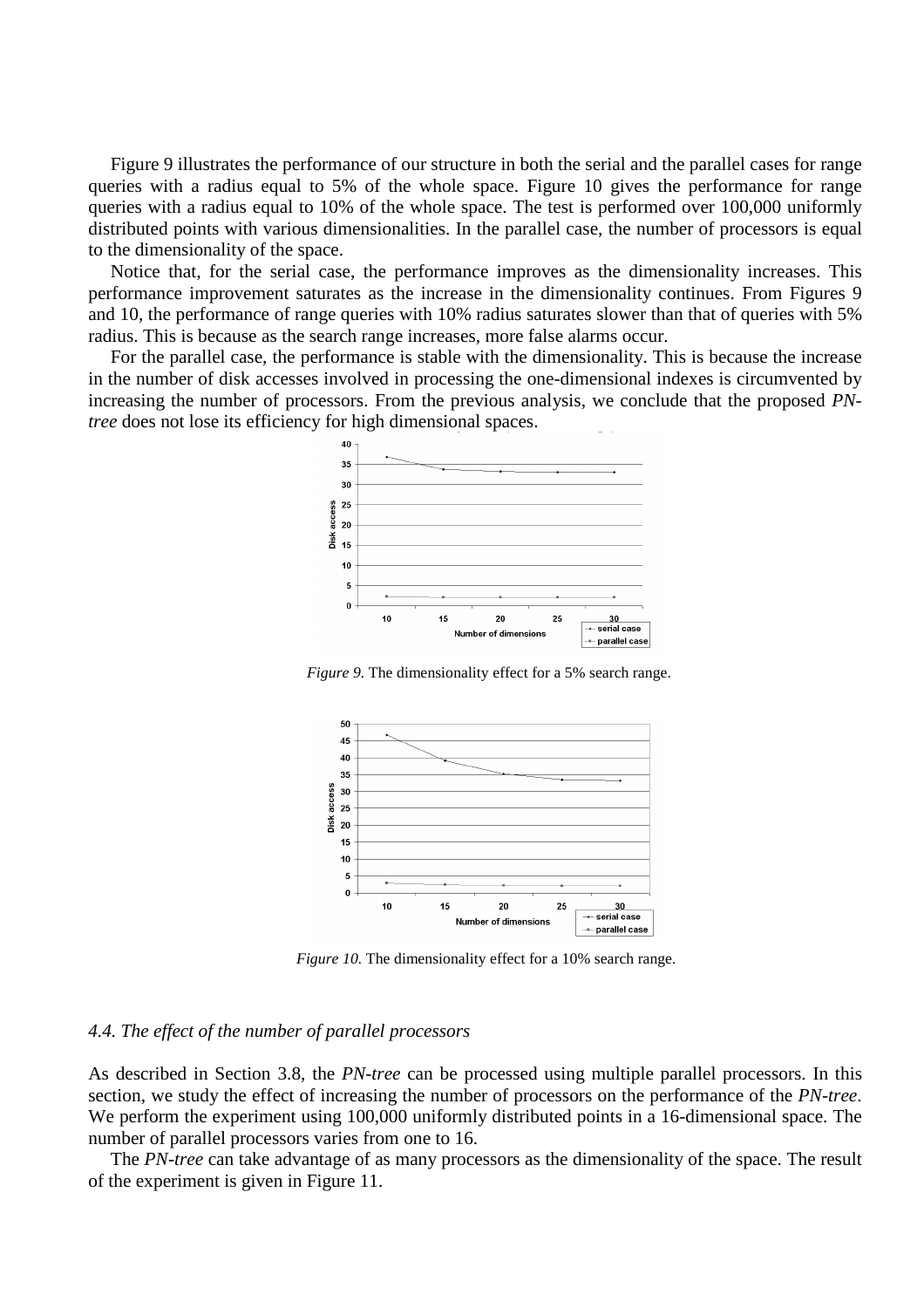From Figure 11, notice that the number of disk accesses decreases as the number of processors increases. However, the rate of decrease is not constant. It saturates as the number of processors increases. This saturation occurs because most of the features of the space get captured using the first dimensions. This implies that it is not necessary to use as many processors as the dimensionality of the space. A good performance can be obtained with a much less number of processors. As can be seen from the figure, the difference in the number of disk accesses between ten processors and sixteen processors is insignificant.



*Figure 11.* The effect of the number of parallel processors.

# *4.5. The effect of the number of inserted points*

In this section, we study the performance of the *PN-tree* for various data sizes. We use a 16 dimensional space and vary the number of points from 10,000 to 200,000 points with increments of 10,000 points. The experiment is conducted for a 5% and a 10% search ranges. The results are given in Figures 12 and 13, respectively.



*Figure 12.* The effect of the number of inserted points (5% search range).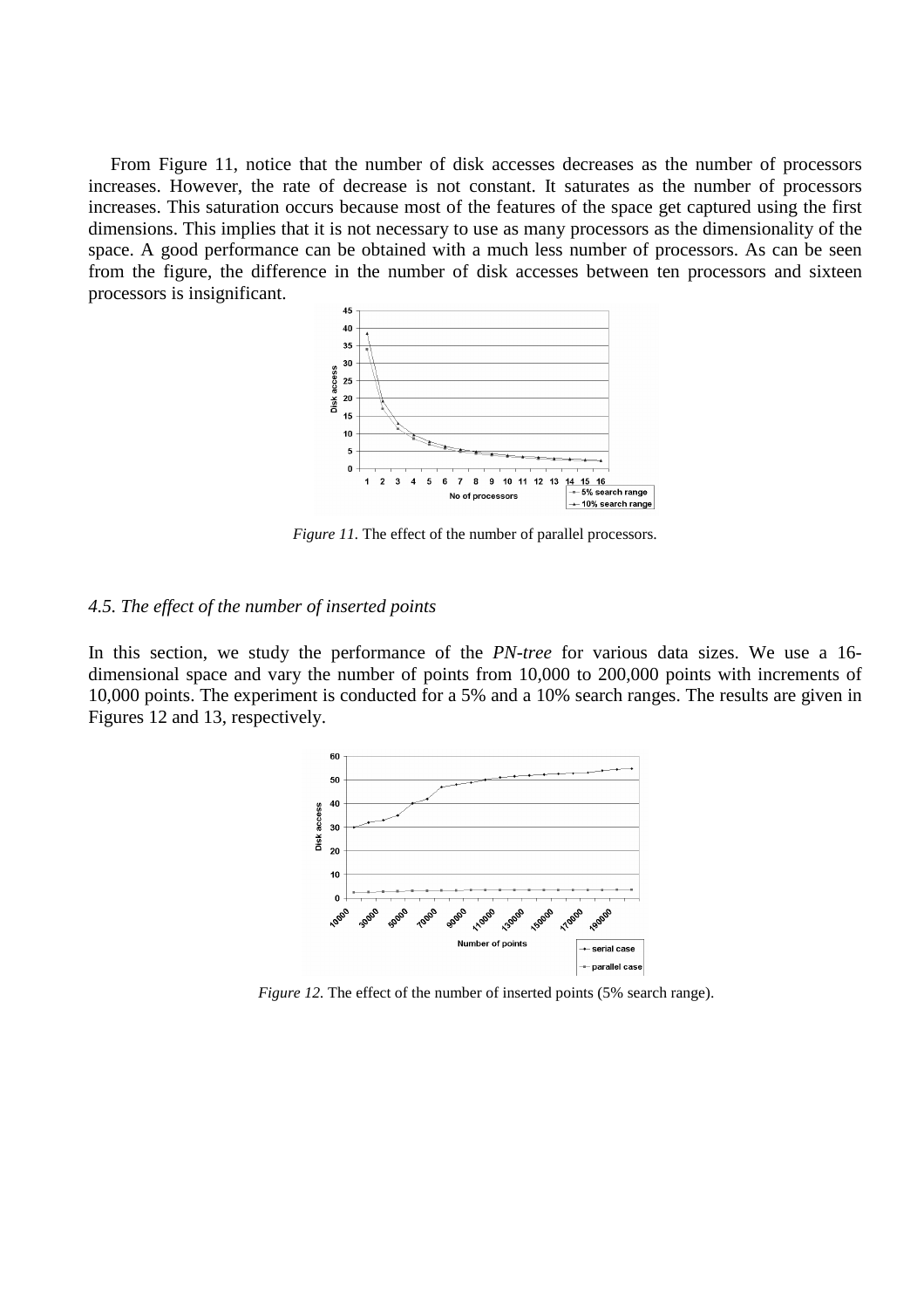

*Figure 13.* The effect of the number of inserted points (10% search range).

# **5. Comparative Study**

In this section, the performance of the *PN-tree* is compared to the *Hybrid tree*. The *Hybrid tree* is selected because of its superiority over other index structures [6]. The two index structures have some commonalities. The node-splitting algorithm of the *PN-tree* is the same as the one for splitting data nodes in the *Hybrid tree*. Both structures select the split dimension as the one with the largest extent. Also, both structures select the split position so that the node is split into two halves along the split dimension provided that no utilization constraints are violated. Both structures try to minimize the increase in the expected disk access (EDA) as described in Section 3.

We test the performance of the two index structures using real data sets. The real data sets consist of 16-d vectors generated by extracting color histograms from the Corel database of images. These data sets have also been used by Chakrabarti and Mehrotra [6] while testing their *Hybrid tree*.

The experiment is carried out for circular range queries with various radii. Figure 14 gives the result for a radius that is equal to 5% of the whole space. It is noticed that parallel processing of the *PN-tree* improves the performance significantly. Moreover, the performance of the *PN-tree* using parallel processing scales very well with the increase in the number of inserted points.

It can be seen from Figure 14 that serial processing of the *PN-tree* outperforms the *Hybrid tree* when the number of points exceeds 150,000 points. This is because the *PN-tree* has some overhead involved in the processing of the one-dimensional indexes of each dimension. For example, if there are 16 dimensions and two disk accesses are needed to process each one-dimensional index structure, then there will be an overhead of 32 disk accesses involved in processing of indexes. This overhead is not justifiable unless a large number of points is inserted.

Figure 15 gives similar results for range queries with a radius that is equal to 10% of the whole space. Notice that the serial processing of the *PN-tree* outperforms the *Hybrid tree* after 70,000 points are inserted. This means that the *PN-tree* performs better under large search ranges. The reason is that as the radius of the search range increases, upon processing range queries, many search paths will be active at the same time in the *Hybrid tree*. This behavior degrades the search performance from logarithmic to linear.

In conclusion, the *PN-tree* improves the performance significantly with parallel processing and does not lose its efficiency with serial processing. In the serial case, the *PN-tree* outperforms the *Hybrid tree* for a large number of points and for large radii of search ranges.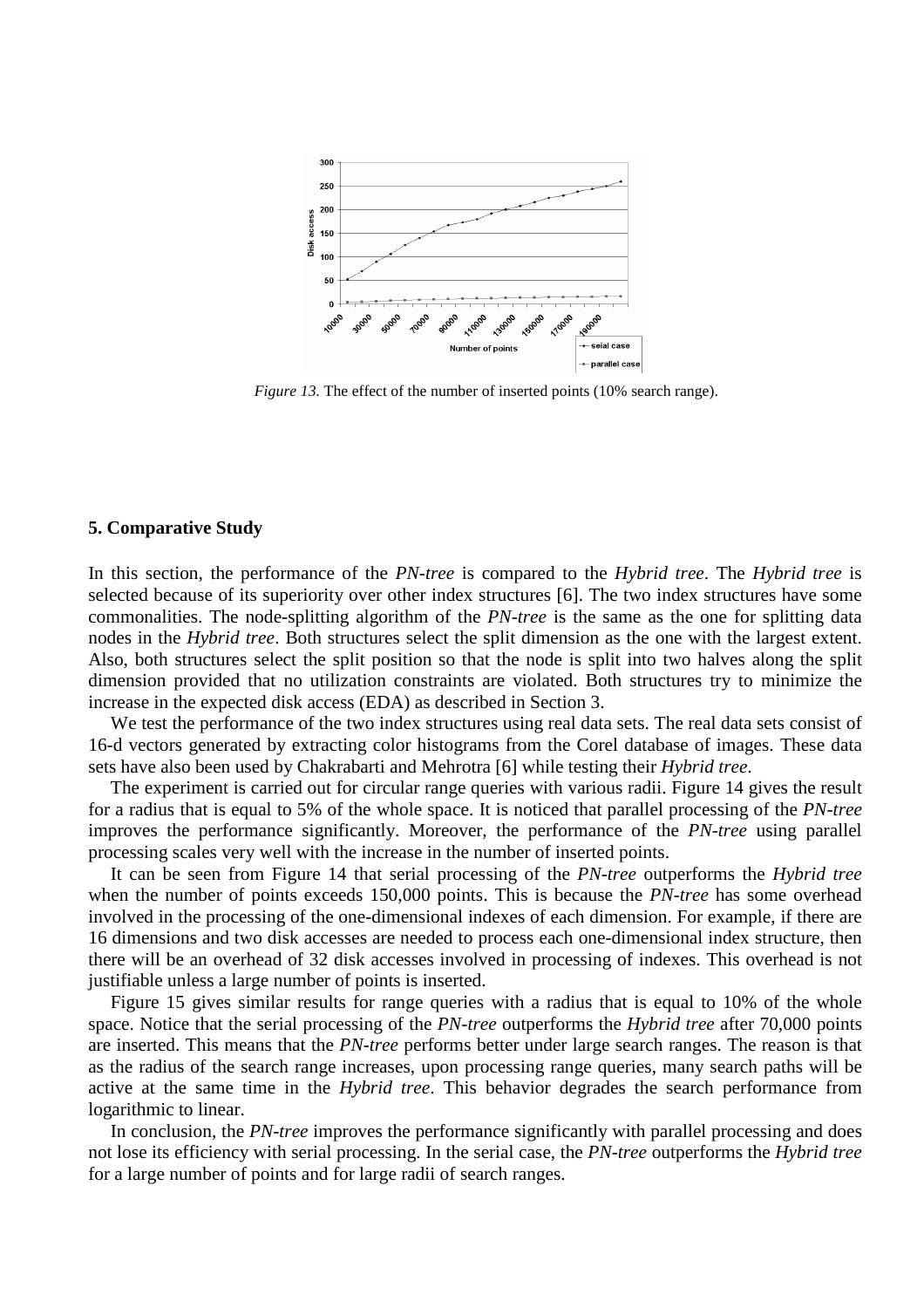

*Figure 14.* The *PN-tree* versus the Hybrid tree for 5% search range.



*Figure 15.* The *PN-tree* versus the Hybrid tree for 10% search range.

#### **6. Conclusions**

A new efficient index structure for multidimensional spaces has been presented. The new index structure is parallel and distributed in nature and can make use of as many processors as the dimensionality of the space. Moreover, the *PN-tree* does not lose its efficiency if it is serially processed over one processor.

The *PN-tree* clusters points multidimensionally into nodes by using simple insertion and splitting techniques. The projections of these nodes over each dimension are then indexed using any onedimensional index structures.

The *PN-tree* scales with both the number of dimensions and the number of inserted points. Moreover, the *PN-tree* can be tuned to use parallel processors to compromise between the cost and the run-time speed of the query.

According to simulation results, the *PN-tree* outperforms already existing techniques for a large number of points and for large search ranges. In summary, the *PN-tree* is an efficient index structure for both serial and parallel indexing of multidimensional data sets.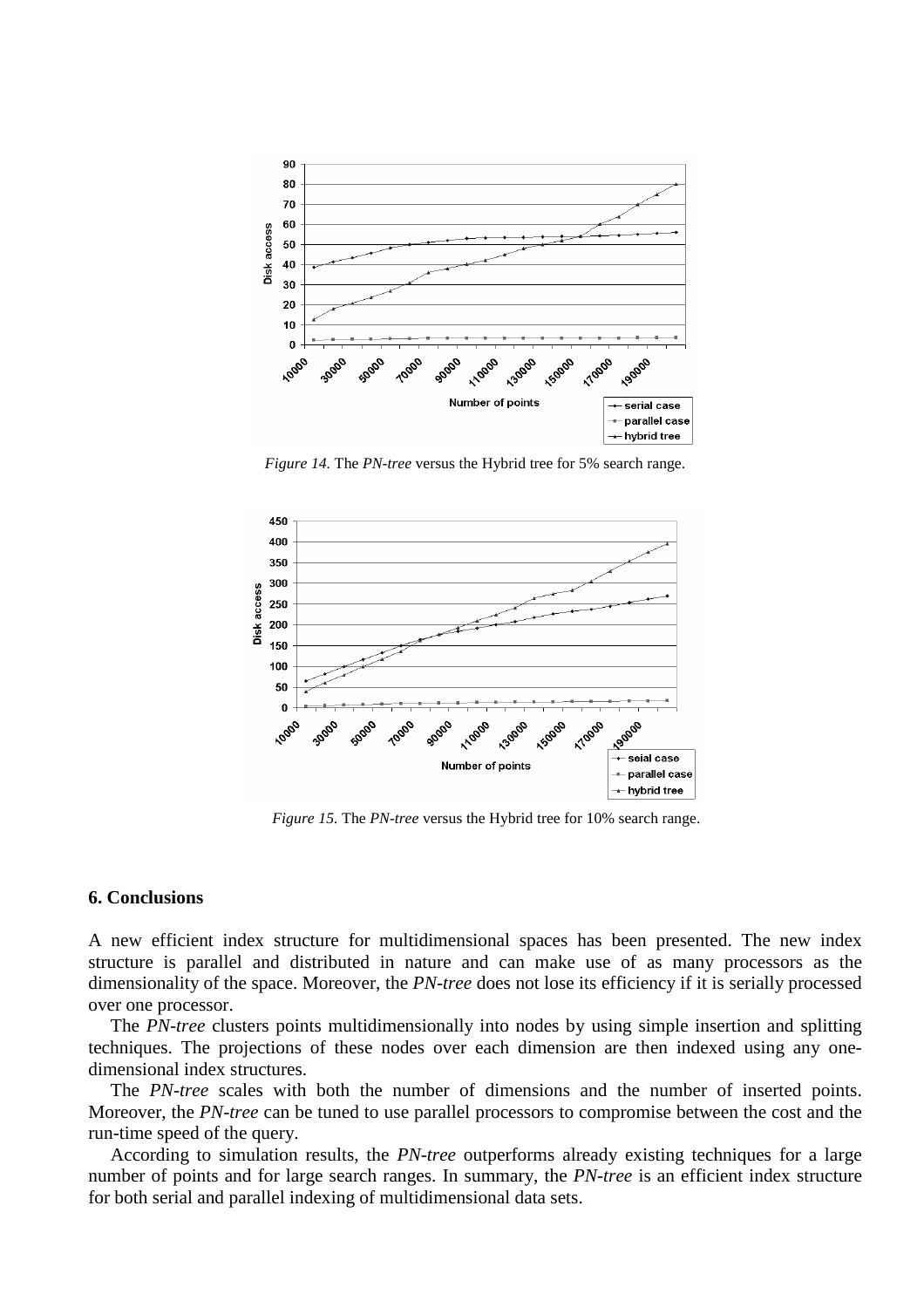#### **Acknowledgments**

This work was supported by the Department of Computer Science and Automatic Control, at the Faculty of Engineering, Alexandria University, Egypt.

The authors would like to express their appreciation to Prof. Walid Aref, Purdue University, for his fruitful discussion and valuable comments.

#### **References**

- 1. W. Aref and I. Ilyas, "SP-GiST: An Extensible Database Index for Supporting Space Partitioning Trees," Journal of Intelligent Information Systems (JIIS), Volume 17 (215-240), 2001.
- 2. R. Bayer, "The universal B-Tree for multidimensional Indexing: General Concepts," in World Wide Computing and its Applications (WWCA, 97), pp. 198-209, 1997.
- 3. N. Beckmann, H.P. Kriegel, R. Schneider, and B. Seeger, "The R\*-tree: An Efficient and Robust Access Method for Points and Rectangles," in Proceedings of the ACM SIGMOD International Conference on Management of Data, pp. 322-331, 1990.
- 4. J. L. Bentley, "Multidimensional binary search trees used for associative searching," in the Communications of the ACM (CACM), 18(9), pp. 509-517, 1975.
- 5. S. Berchtold, D. A. Keim, H.P. Kriegel, "The X-tree: An Index Structure for High-Dimensional Data," in Proceedings of the International Conference on Very Large Databases (VLDB), pp. 28-39, 1996.
- 6. K. Chakrabarti and S. Mehrotra, "High Dimensional Feature Indexing Using Hybrid Trees," in Proceedings of the International Conference on Data Engineering (ICDE), pp. 440-447, 1999.
- 7. C. Faloutsos, I. Kamel, "High Performance R-trees," IEEE Data Eng. Bull, 16(3), pp. 28-33, 1993.
- 8. M. Freeston, "The BANG file: a new kind of grid file," in Proceedings of the ACM SIGMOD International Conference on Management of Data, 260-269, 1987.
- 9. V. Gaede, O. Günther, "Multidimensional Access Methods," ACM Computing Surveys, 30(2), pp. 170-231, 1998.
- 10. A. Guttman, "R-Trees: A Dynamic Index Structure for Spatial Searching," in Proceedings of the ACM SIGMOD International Conference on Management of Data, pp. 47-57, 1984.
- 11. A. Henrich, H.W. Six, P. Widmayer, "The LSD tree: Spatial Access to Multidimensional Point and Nonpoint Objects," in Proceedings of the International Conference on Very Large Databases (VLDB), pp. 45-53, 1989.
- 12. K. Hinrichs, "Implementation of the grid file: Design concepts and experience," BIT Journal, 25(4), pp. 569-592, 1985.
- 13. A. Hutflesz, H.W. SIX and P. Widmayer, "Twin Grid Files: Space Optimizing Access Schemes," In Proceedings of the ACM SIGMOD International Conference on Management of Data, pp. 183-190, 1988.
- 14. H.V. Jagadish, "On Indexing Line Segments," in Proceedings of the International Conference on Very Large Databases (VLDB), pp. 614-625, 1990.
- 15. I. Kamel and C. Faloutsos, "Parallel R-trees," in Proceedings of the ACM SIGMOD International Conference on Management of Data, pp. 195-204, 1992.
- 16. N. Katayama and S. Satoh, "The SR-tree: An Index Structure for High-Dimensional Nearest Neighbor Queries," in Proceedings of the ACM SIGMOD International Conference on Management of Data, pp. 369-380, 1997.
- 17. A. Klinger, "Patterns and search statistics," In Optimizing Methods in Statistics, J.S. Rustagi, Ed., Academic Press, NY, pp. 303-337, 1971.
- 18. K.I. Lin, H.V. Jagadish, and C. Faloutsos, "The TV-Tree: An Index Structure for High-Dimensional Data," VLDB Journal, 3(4), pp. 517-542, 1994.
- 19. D.B. Lomet and B. Salzberg, "The hB-Tree: A Multiattribute Indexing Method with Good Guaranteed Performance," ACM Transaction on Database System (TODS), 15(4), pp. 625-658, 1990.
- 20. J. Nievergelt, H. Hinterberger and K. Sevick, "The Grid File: An Adaptable, Symmetric Multikey File Structure", ACM Transactions On Database Systems (TODS), 9(1), 38-71, 1984.
- 21. J.T. Robinson, "The K-D-B-Tree: A Search Structure for Large Multidimensional Dynamic Indexes," in Proceedings of the SIGMOD International Conference on Management of Data, pp. 10-18, 1981.
- 22. N. Roussopoulos, S. Kelly, and F. Vincent, "Nearest neighbor queries," in Proceedings of the ACM SIGMOD International Conference on Management of Data, pp.71-79, 1995.
- 23. H. Samet, "Spatial Data Structures," Modern Database Systems: The Object Model, Interoperability, and Beyond, Addison Wesley / ACM Press, 361-385, 1995.
- 24. B. Seeger and H.P. Kriegel, "The buddy tree: an efficient and robust access method for spatial database systems," in Proceedings of the International Conference on Very Large Databases (VLDB), 590-601, 1990.